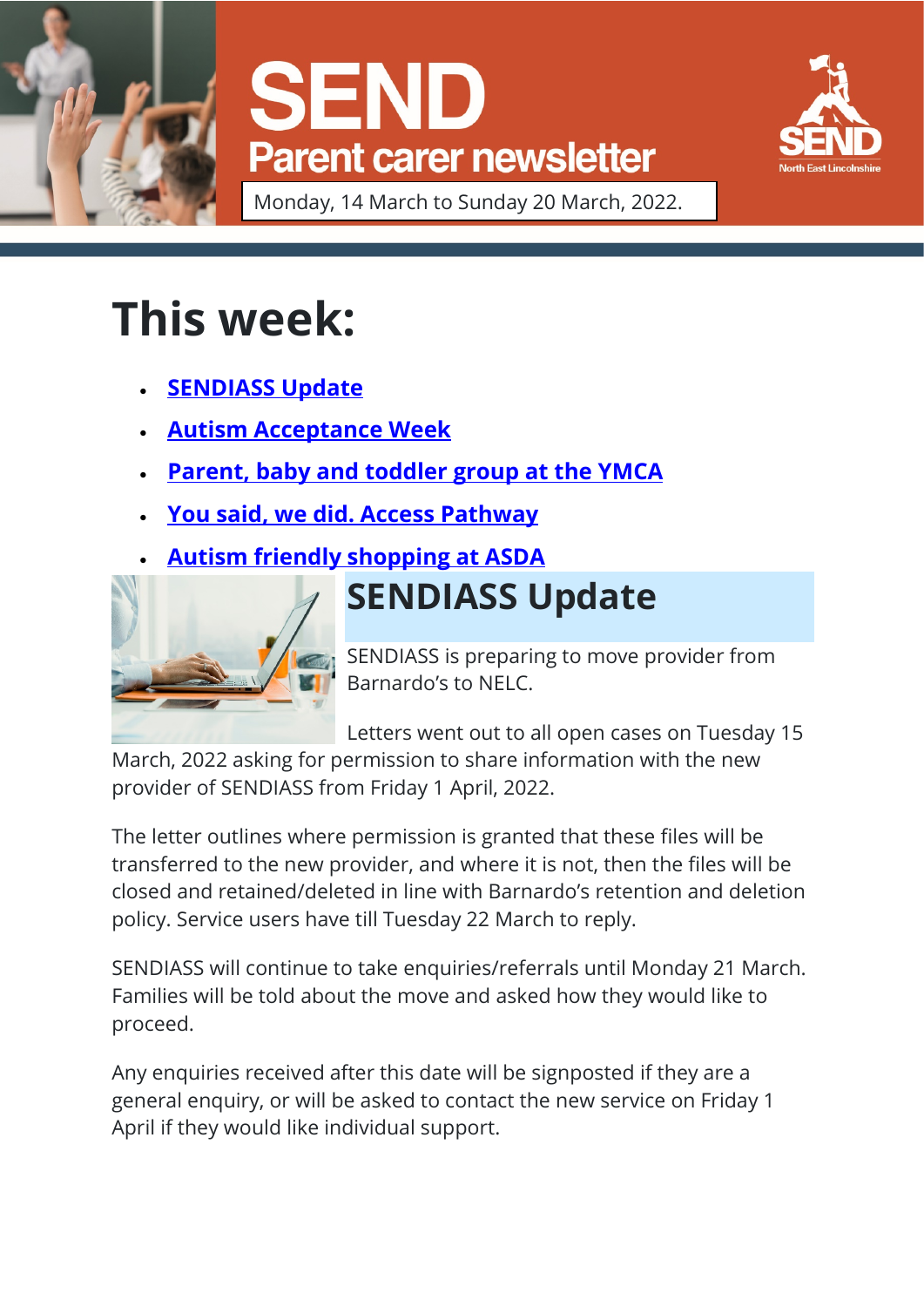From Tuesday 22 March Barnardo's will start preparing case files for transfer so active case work on open cases will not be possible.



### **Autism Acceptance Week**

The 60th anniversary of World Autism Acceptance Week runs from Monday 28 March- Sunday 3 April, 2022.

Parent carers told us that they want everyone in the borough to be more aware of SEND.

We listened to what you said and are brining a great list of books relating to Autism Spectrum Disorder (ASD) and other neurodevelopmental needs to local libraries.

There are books for children, young people, their siblings and peers, as well as parent carers and professionals.

### Read the full book list. **[NELC SEND Local Offer | Books about SEND](https://sendlocaloffer.nelincs.gov.uk/books-about-send/)  [\(nelincs.gov.uk\)](https://sendlocaloffer.nelincs.gov.uk/books-about-send/)**

This is a great chance to bring parent carers and professionals together and raise the profile of SEND as professionals can host the book club in their setting.

Join us at one of our pop-up events at a library near you to meet the team and check out the books.

#### **Library pop-up events**

- 28/03/22 09:30-11:30 Cleethorpes Library
- 29/03/22 09:30-11:30 Waltham Library
- 30/03/22 09:30-11:30 Grimsby Library
- 31/03/22 09:30-11:30 Immingham Library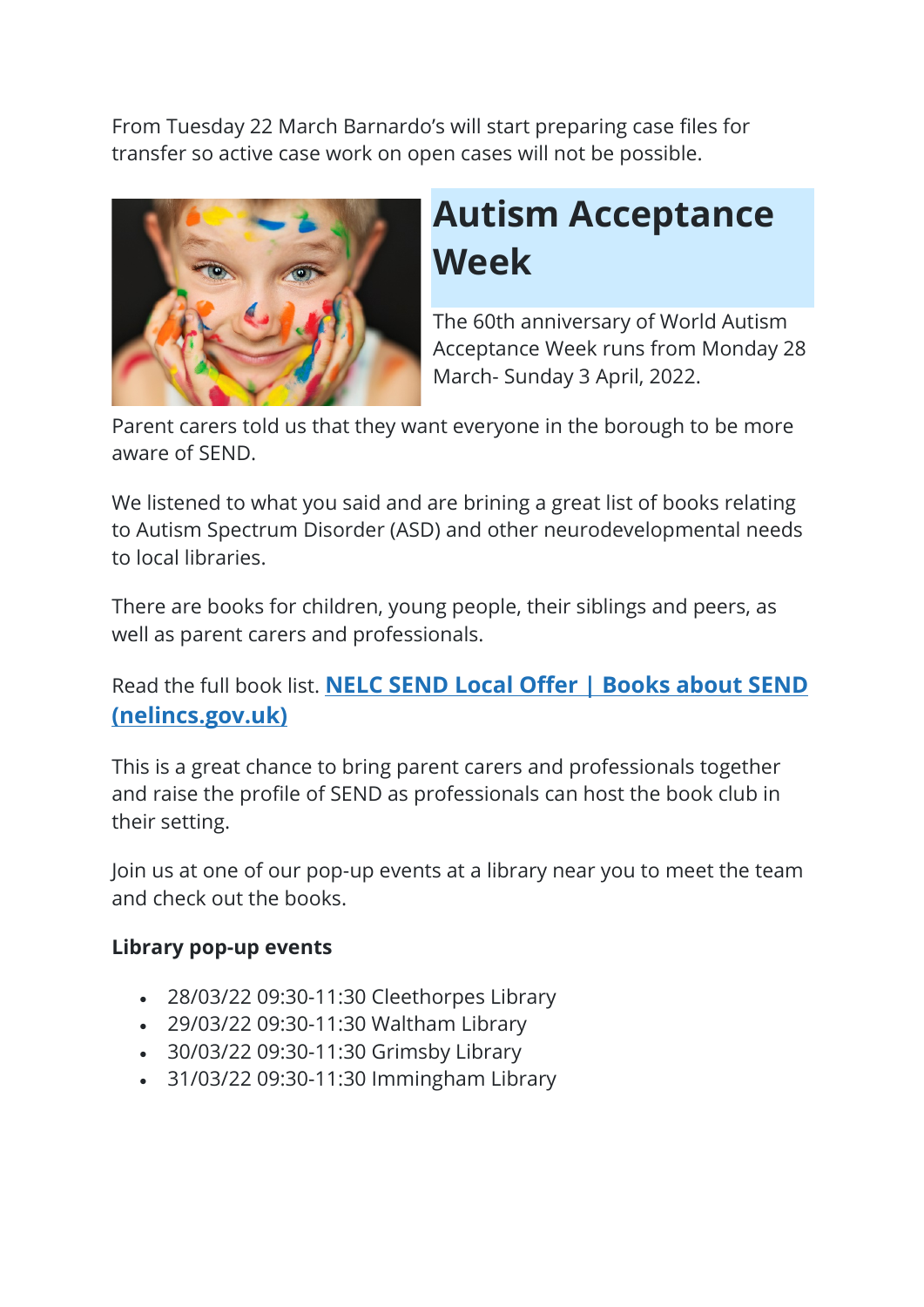

# **Parent, baby and toddler group at the YMCA**

Join a parent, baby and toddler group at the YMCA, 21 Freeman Street, Grimsby, DN32 7AB.

The group beings on Monday, 28 March, 2022. It runs every Monday, except bank holidays from 09:30-11:30am.

Join in for play time with toys, messy play, songs and stories with refreshments for you and your child.

For more information, please contact the reception at the YMCA on 01472 403020.



### **You said, we did. Access Pathway**

We have been working with parent carers on an ongoing basis to improve the Access Pathway. We are pleased to show how far we've come to review, develop and improve the Access Pathway with your help.

We have added a new section at the bottom of the page called 'Working with us. How have we improved the Access Pathway?' Read about all things that we have done based on your feedback.

**[NELC SEND Local Offer | Access](https://sendlocaloffer.nelincs.gov.uk/home/parents-and-carers/access-pathway/) pathway (nelincs.gov.uk)**